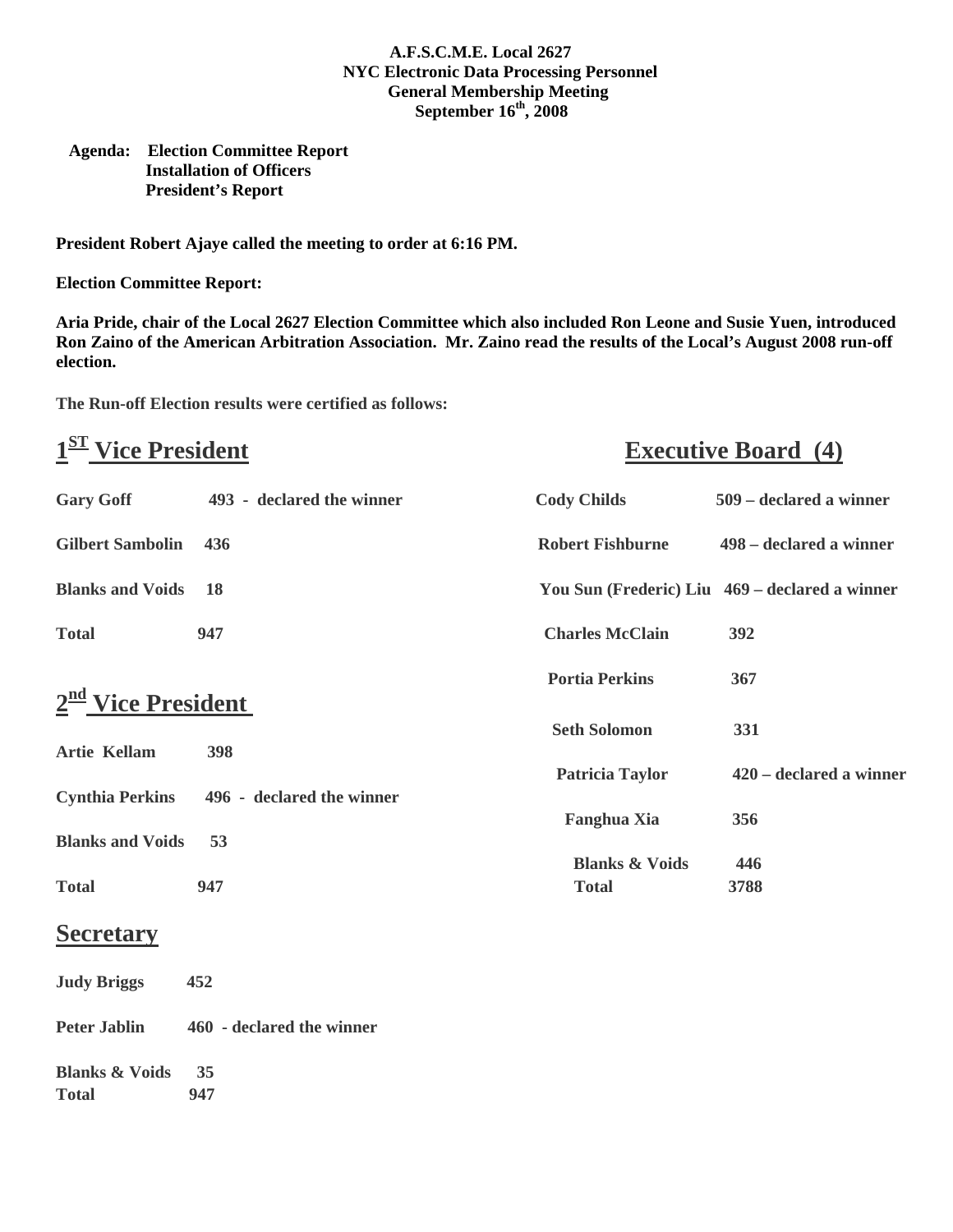### *General Membership Meeting Minutes for September 16th, 2008*

**According to the American Arbitration Association, 3,472 ballots plus an addition 4 were authorized by the union to be mailed to eligible voters on Friday, August 8th, 2008. Local 2627 provided the American Arbitration Association with a list of persons who were eligible to vote. During the course of the election, 58 duplicates were mailed out at the request of Local 2627 members. In order to be counted, ballots had to be received by AAA, no later than 9 a.m., Thursday, August 28th, 2008. 950 envelopes were received by AAA, of which three were set aside and not counted.** 

**Aria Pride gave a report of various protests that were filed by members. She stated that a few of them have proceeded to the AFSCME Judicial Panel while others have been denied. She then concluded her report. A motion was made by Julie Leibowitz to accept the Election Committee's report. Robert Fishburne seconded the motion. Discussion followed.** 

 **A number of members wanted to know how current the mailing list was. Terry Dunne (CUNY) asked what the timing was between a member's submission of a green card and the updating of the DC 37 mailing list. He questioned whether the mailing list is of any use if it is not being updated on a timely basis. President Robert Ajaye commented that the list is not always updated immediately and sometimes 6 or 7 months will pass before members are actually added to the list. He said that the Election manual states that there will never be a perfect mailing list. Artie Kellam (HRA) asked whether the same mailing list was used in the run-off election as in the first election. AAA's Ron Zaino stated that the same mailing list was used in the two elections except for an additional 4 members being added in the run-off election. A member wanted to know how many ballots were received after the election deadline. This amount will be reported to the election chair by the AAA.** 

**Gilbert Sambolin (DOE) made a motion to call the question. The motion was seconded by Peter Jablin and it passed. A vote was then taken on the motion to accept the Election Committee Report and it passed.** 

# **Installation of Officers:**

**The officers were sworn in by DC 37 representative Marianela Santana. President Ajaye introduced the new officers to the members.** 

# **President's Report:**

**President Robert Ajaye informed the members of the problems that he had encountered during his election as President.** 

President Robert Ajaye stated that 2<sup>nd</sup> Vice President Gary Goff rescinded his own release-time without **giving him any advanced notification. Robert said that he did not become aware that Gary was no longer working on release-time until after the delegates returned from the AFSCME Convention, when Ed Hysyk told him that Gary would no longer be working in the Local's office.** 

**President Ajaye said that after dealing with Gary Goff for 3 years, he decided not to include Gary on his slate. He said that when he ran unopposed for President in May 2008, the members were never notified that he was the President-Elect. He said that none of this information was posted on the web-site or thru the Local's e-alert system. He said that members were kept in the dark.**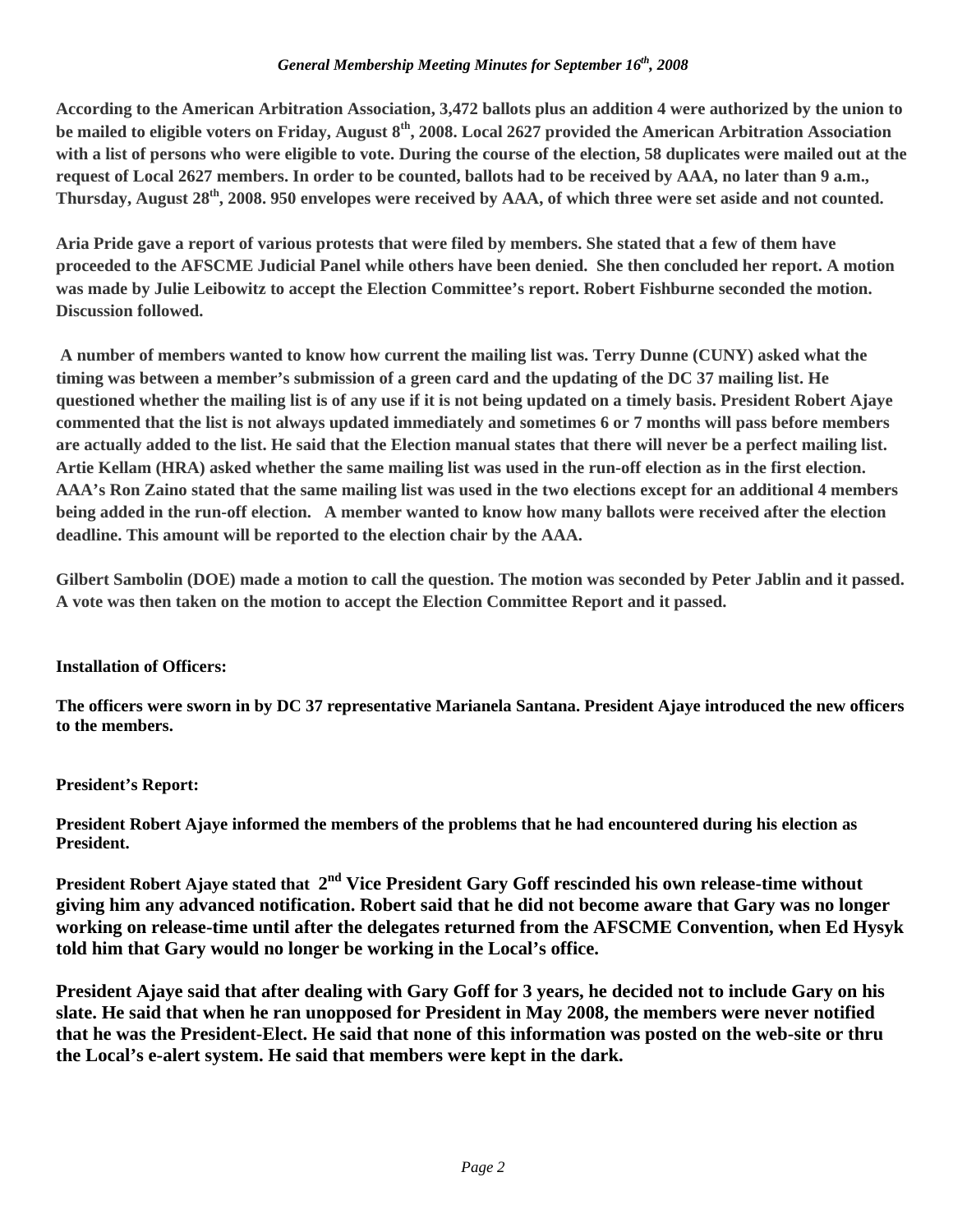**President Ajaye stated that Gary Goff removed members' grievances from the Local's office when he rescinded his own release-time. Robert said that since the Local has no way of knowing what grievances were filed, he urged members who have pending litigation or grievances of any type to call the Local's office. Robert said that what Gary did with those grievances was criminal and it was suggested that he be brought up on charges.** 

**President Ajaye said that during the election, Gary Goff was using the Local's membership list to send out mailings to members to solicit funds for his campaign. Robert said that he has retained copies of the mailings.** 

Terry Dunne (CUNY) asked if a motion could be made to recall the election of 1<sup>st</sup> Vice President Gary **Goff. President Ajaye said that a recall would have to be decided upon at another time. At this time, he said he wanted to just let members know what's going on. He further stated that there will be no more secrets and no planting of members in the audience to make motions to adjourn meetings to stop the flow of information.** 

Cardonel Lohier (HRA) asked that the members hear 1<sup>st</sup> Vice President Gary Goff 's interpretation of **what took place. Gary then addressed the members.** 

**1st Vice President Gary Goff said that President Ajaye has not returned his calls for 3 months. Gary said that he offered to help Robert Ajaye in the Local's office during the transition. He stated that this is not the appropriate time to go over everything that President Ajaye has said. Gary said that he was elected as 1st Vice President by a majority of the members that cast votes and that he will serve in that capacity. He said that he has answered these charges at the Local's Executive Board meeting when President Ajaye first brought them up. He added that he doesn't intend to spend the next three years answering these same charges. He said that those members who want to talk to him privately can do so. Members asked him if the allegations made against him were true. He answered "no".** 

**President Ajaye then asked if any other member wished to speak.** 

**Aria Pride (DoITT) said that she would like to speak as a shop steward and as a member of Local 2627. She stated that during the Local's election, there have been some very ugly things that happened. She stated that as far as grievances were concerned and as far as the membership was concerned, the Local's former president, Ed Hysyk, was there to help a lot of the members. But she said that she was very disappointed by a lot of the things that she has seen as Chair of the Election Committee. Aria said that it almost brought tears and sadness to see the state that the Local is in. She said that it is going to require a concerted effort by the shop stewards, activists, and all concerned members to work together to strengthen the Local. She urged members to bring things up with the membership when they see things that are wrong. She said the membership must hear what's going on.** 

**Fred Gibson (DoITT) stated that he has been a member of Local 2627 for 23 years and he is appalled at what is presently going on with our Local. He told 1st Vice President Gary Goff that he doesn't know if he (Gary) lost those grievances or not, but members lives will be affected. Fred stated that members who might be entitled to money won't be able to obtain the money if the grievances are missing.** 

**Ed Hysyk (HRA) said that he wanted to correct a few things that were said about the release-time resignation of Gary Goff. Ed said that Robert was not the President when Gary Goff resigned. He**